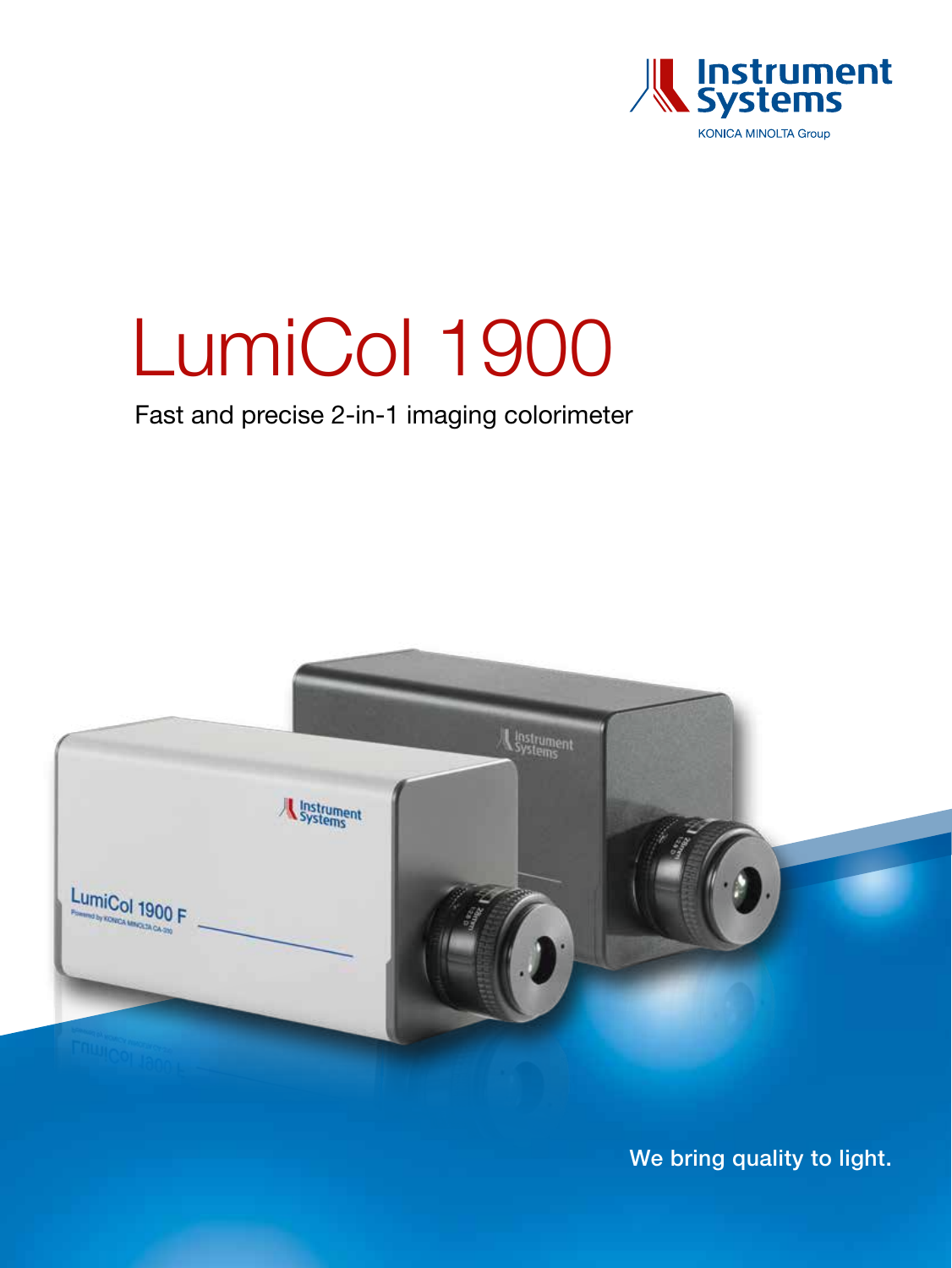

# \\ All-round talent for display production

The LumiCol 1900 was designed to serve in particular the requirements of display testing in production lines.

#### Fast and accurate

Thanks to its 2-in-1 design, the LumiCol 1900 allows for performing fast and accurate optical characterizations of whole displays.

#### Cost effective

The LumiCol 1900 offers substantial time and cost savings, as it acquires 2D images very fast and combines the functionality of two measurement devices into a single device, i.e. reduces the number of test stations required.

#### Easy to integrate

The SDK of the new LumiSuite software is optimized for easy and flexible integration into production lines.

#### Principle

The innovative 2-in-1 display measurement device uses the very accurate tristimulus measurement of Konica Minolta's CA-310 spot colorimeter as a reference for the 2D RGB images of the CMOS camera. The integrated

beam splitter allows for simultaneous measurement of the camera and the spot colorimeter.

The colorimeter is used as reference during the calibration process and as live-reference for every camera measurement. As calibration source, a standard monitor displaying a large set of different colors is used. A calibration matrix transforms the RGB values of the CMOS camera into XYZ. A further increase of the accuracy is achieved by an additional correction applied after the transformation. This value is determined from the live comparison of colorimeter and camera results and is renewed with every measurement performed.

As a result, the high accuracy of the CA-310 XYZ measurement is transferred to the 2D image of the CMOS camera. The specifications for luminance and color measurements with the LumiCol 1900 can keep up with state-of-the-art filter-wheel based imaging colorimeters. A striking advantage over such colorimeters is the extremely high measurement speed, which is achieved by

capturing all color and luminance information with a single exposure.

#### Two devices in one

Combining two devices, the LumiCol 1900 offers all typical functions of a CMOS camera and a spot colorimeter:

- A Measurement of color and luminance
- Determination of color and luminance uniformity
- ▲ Contrast measurement
- $\blacktriangle$  Measurement of white balance. gamma, color-gamut etc.
- $\blacktriangle$  Flicker measurements (model F)

The LumiCol 1900 is available in two variants, the type Flicker (F), which is optimized for liquid crystal displays and allows for JEITA and contrast flicker measurements, and the type Universal (U) for the investigation of all types of displays.

The LumiCol 1900 comes with a new software platform, the LumiSuite, which is optimized for the typical processes of automated production or quality control, as well as for R&D applications.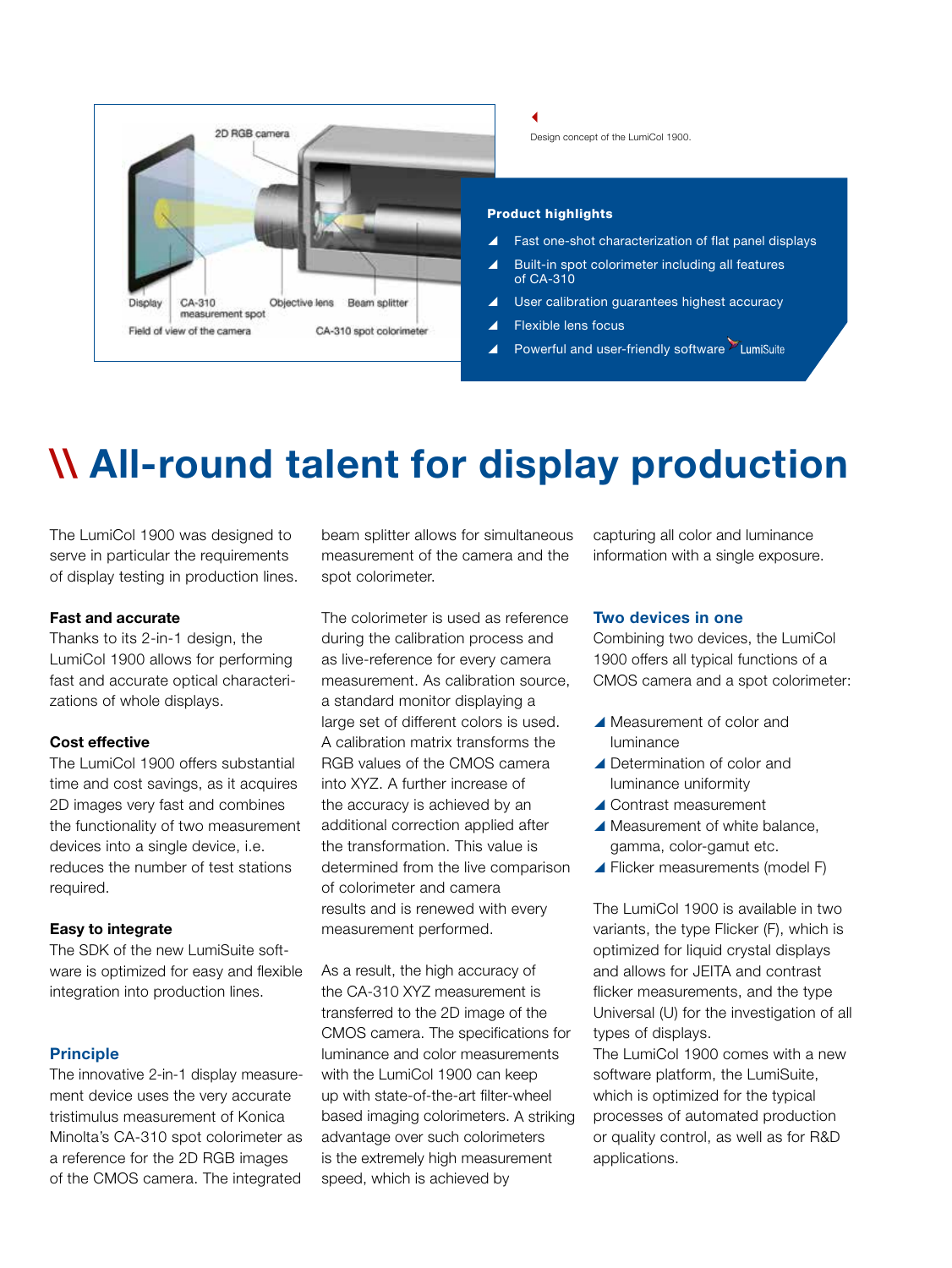### \\ Technical data

| LumiCol 1900                                                   |                                                                                            |           |             |                             |                  |                                |                             |                             |  |
|----------------------------------------------------------------|--------------------------------------------------------------------------------------------|-----------|-------------|-----------------------------|------------------|--------------------------------|-----------------------------|-----------------------------|--|
| <b>Models</b>                                                  | <b>Description</b>                                                                         |           |             |                             |                  |                                |                             |                             |  |
| Universal (U)                                                  | All display types, no flicker measurement                                                  |           |             |                             |                  |                                |                             |                             |  |
| Flicker (F)                                                    | For liquid crystal displays, including flicker measurement (Contrast and JEITA method)     |           |             |                             |                  |                                |                             |                             |  |
| <b>Measurement quantities</b>                                  |                                                                                            |           |             |                             |                  |                                |                             |                             |  |
| 2D                                                             | Luminance, color                                                                           |           |             |                             |                  |                                |                             |                             |  |
| Spot                                                           | Luminance, color, flicker (only model F)                                                   |           |             |                             |                  |                                |                             |                             |  |
| <b>Camera specifications</b>                                   |                                                                                            |           |             |                             |                  |                                |                             |                             |  |
| Effective resolution (h x v); Pixel size                       | ~1900 x 1180 pixels (2.2 megapixels); 5.86 µm x 5.86 µm                                    |           |             |                             |                  |                                |                             |                             |  |
| AD converter                                                   | 12 bit                                                                                     |           |             |                             |                  |                                |                             |                             |  |
| Size CMOS sensor                                               | 1/1.2", 13.3 mm diagonal                                                                   |           |             |                             |                  |                                |                             |                             |  |
| <b>General specifications</b>                                  |                                                                                            |           |             |                             |                  |                                |                             |                             |  |
| Interface; Operating system                                    | Gigabit Ethernet; Windows 7                                                                |           |             |                             |                  |                                |                             |                             |  |
| Dimensions (I x w x h, incl. lens); Weight                     | 222 mm x 100 mm x 131 mm; 2.5 kg                                                           |           |             |                             |                  |                                |                             |                             |  |
| Power supply                                                   | 12 V                                                                                       |           |             |                             |                  |                                |                             |                             |  |
| Operating temperature range                                    | 10 °C - 35 °C                                                                              |           |             |                             |                  |                                |                             |                             |  |
| <b>Measurement performance</b>                                 |                                                                                            |           |             |                             |                  |                                |                             |                             |  |
| Measurement range <sup>1)</sup>                                | $L = 0.01$ cd/m <sup>2</sup> - 5000 cd/m <sup>2</sup> (extended: 50000 cd/m <sup>2</sup> ) |           |             |                             |                  |                                |                             |                             |  |
| Luminance accuracies <sup>2)</sup>                             | 1000 cd/m <sup>2</sup> (ND filter)                                                         |           | 100 $cd/m2$ |                             | 1 $cd/m2$        |                                | $0.3$ cd/m <sup>2</sup>     |                             |  |
| Accuracy to reference instrument <sup>3)</sup>                 | 1.2 %<br>1.2 %                                                                             |           |             | 2.0 % / 1.5 % <sup>4)</sup> |                  |                                | 3.5 % / 2.0 % <sup>4)</sup> |                             |  |
| Instrumental precision CA-310 <sup>5)</sup>                    | 0.1%                                                                                       |           | 0.1%        |                             |                  | $0.35\% / 0.3\%$ <sup>4)</sup> |                             | 1.5 % / 1.0 % <sup>4)</sup> |  |
| Instrumental precision camera <sup>6)</sup>                    | 0.5 %                                                                                      | 0.5 %     |             |                             | 0.7%             |                                | 2.5%                        |                             |  |
| Polarization sensitivity <sup>7)</sup>                         | 1.0%                                                                                       |           | 1.0%        |                             | L.               |                                | ÷.                          |                             |  |
| Color accuracies <sup>2</sup>                                  | 1000 cd/m <sup>2</sup> (ND filter)                                                         |           | 100 $cd/m2$ |                             | 1 $cd/m2$        |                                |                             | $0.3$ cd/m <sup>2</sup>     |  |
| Accuracy to reference instrument <sup>3)</sup>                 | 0.0015                                                                                     |           | 0.0015      |                             | 0.0025 / 0.00154 |                                |                             | $0.0040 / 0.0030^{4}$       |  |
| Instrumental precision CA-310 <sup>5)</sup>                    | 0.0002                                                                                     |           | 0.0002      |                             | 0.002 / 0.00154  |                                |                             | 0.005 / 0.00304             |  |
| Instrumental precision camera <sup>6)</sup>                    | 0.0015                                                                                     |           | 0.0015      |                             | 0.003            |                                | 0.004                       |                             |  |
| Polarization sensitivity <sup>7)</sup>                         | 0.0025                                                                                     |           | 0.0025      |                             |                  |                                |                             |                             |  |
| <b>Measurement time</b>                                        | 1000 cd/m <sup>2</sup> (ND filter)                                                         |           | 100 $cd/m2$ |                             | 1 $cd/m2$        |                                |                             | $0.3$ cd/m <sup>2</sup>     |  |
| Measurement time hybrid mode <sup>8)</sup>                     | 0.5s                                                                                       |           | 0.5s        |                             | 1.5 <sub>s</sub> |                                | 3.5 <sub>s</sub>            |                             |  |
| Measurement time CA-310 only                                   | 65 ms                                                                                      |           | 65 ms       |                             | 330 ms           |                                | 1 <sub>s</sub>              |                             |  |
| Flicker (only model LumiCol 1900 F)                            |                                                                                            |           |             |                             |                  |                                |                             |                             |  |
| Measurement range                                              | $> 15$ cd/m <sup>2</sup>                                                                   |           |             |                             |                  |                                |                             |                             |  |
| Display range (Contrast method)                                | 0999 %                                                                                     |           |             |                             |                  |                                |                             |                             |  |
| Accuracy (Contrast method)                                     | $\pm$ 1 % / $\pm$ 2 % (30 Hz/60 Hz; 10 % sine wave)                                        |           |             |                             |                  |                                |                             |                             |  |
| Instrument precision (Contrast method, 20)                     | 1 % (30 Hz; 10 % sine wave)                                                                |           |             |                             |                  |                                |                             |                             |  |
| Accuracy (JEITA method)                                        | $\pm 0.5$ dB (30 Hz; 10 % sine wave)                                                       |           |             |                             |                  |                                |                             |                             |  |
| Instrument precision (JEITA method, 2o)                        | 0.3 dB (30 Hz; 10 % sine wave)                                                             |           |             |                             |                  |                                |                             |                             |  |
| Lens 28 mm                                                     |                                                                                            |           |             |                             |                  |                                |                             |                             |  |
| Minimum working distance (at focus); Aperture<br>220 mm; f/2.8 |                                                                                            |           |             |                             |                  |                                |                             |                             |  |
| Spot size and field of view at selected working distances      |                                                                                            |           |             |                             |                  |                                |                             |                             |  |
| Working distance <sup>9</sup> [mm]                             | 220                                                                                        | 550       | 1000        | 1500                        |                  | 2000                           | 2500                        | 3000                        |  |
| Spot size [mm]                                                 | 12                                                                                         | 34        | 64          | 97                          |                  | 131                            | 164                         | 198                         |  |
| Field of view [mm]                                             | 69 x 43                                                                                    | 198 x 123 | 374 x 232   | 570 x 353                   |                  | 765 x 475                      | 961 x 596                   | 1156 x 717                  |  |
| Field of view diagonal [in]                                    | 3.2                                                                                        | 9.2       | 17.3        | 26.4                        |                  | 35.4                           | 44.5                        | 53.6                        |  |

<sup>1)</sup> L<sub>v</sub>= 0.01 cd/m<sup>2</sup> valid for the 2D chroma mode (camera only; SNR 10:1);<br>for hybrid mode: 0.1 cd/m<sup>2</sup> - 5000 cd/m<sup>2</sup> up to 50000 cd/m<sup>2</sup> with ND filter (OD1).<br><sup>2)</sup> All measurement accuracies apply to a threefold stan

<sup>3)</sup> Compared to a high-precision spectroradiometer as reference instrument measured on a reference display using hybrid mode; for OD1 filter results: measured on white LED light source after single-point user-calibration. Uncertainty of reference instrument not considered.

4) Measured with low luminance mode.

5) Repeated measurements of unchanged setup.

 $6$  Max. standard deviation of 25 images (8 x 8 binning) obtained from unchanged setup. Auto exposure used for 100 cd/m<sup>2</sup>; fixed exposure of 1 s / 3 s for  $1$  cd/m<sup>2</sup> / 0.3 cd/m<sup>2</sup>.

 $7\,$  Max. deviation from mean with linear polarized light.

<sup>8)</sup> Depends on PC processing capability. Auto exposure for 100 cd/m<sup>2</sup>; fixed exposure of 1 s / 3 s for 1 cd/m<sup>2</sup> / 0.3 cd/m<sup>2</sup>.

9) Distance between DUT and front plate of LumiCol 1900.